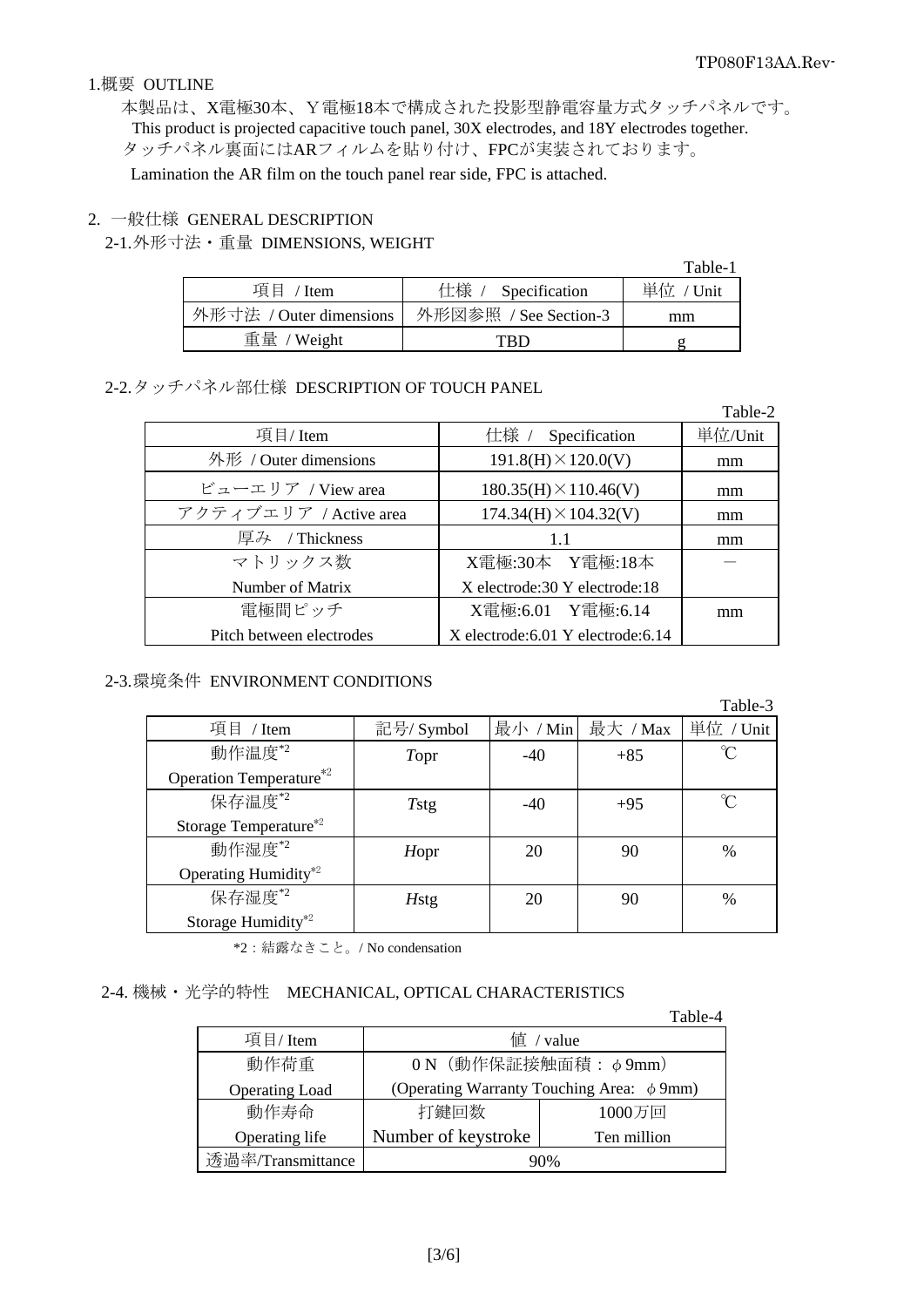3. 外形図 OUTLINE DRAWING 3-1.タッチ面側 TOUCH SIDE



※センサーパタンはダイヤモンドとする。 A sensor pattern is made into diamond.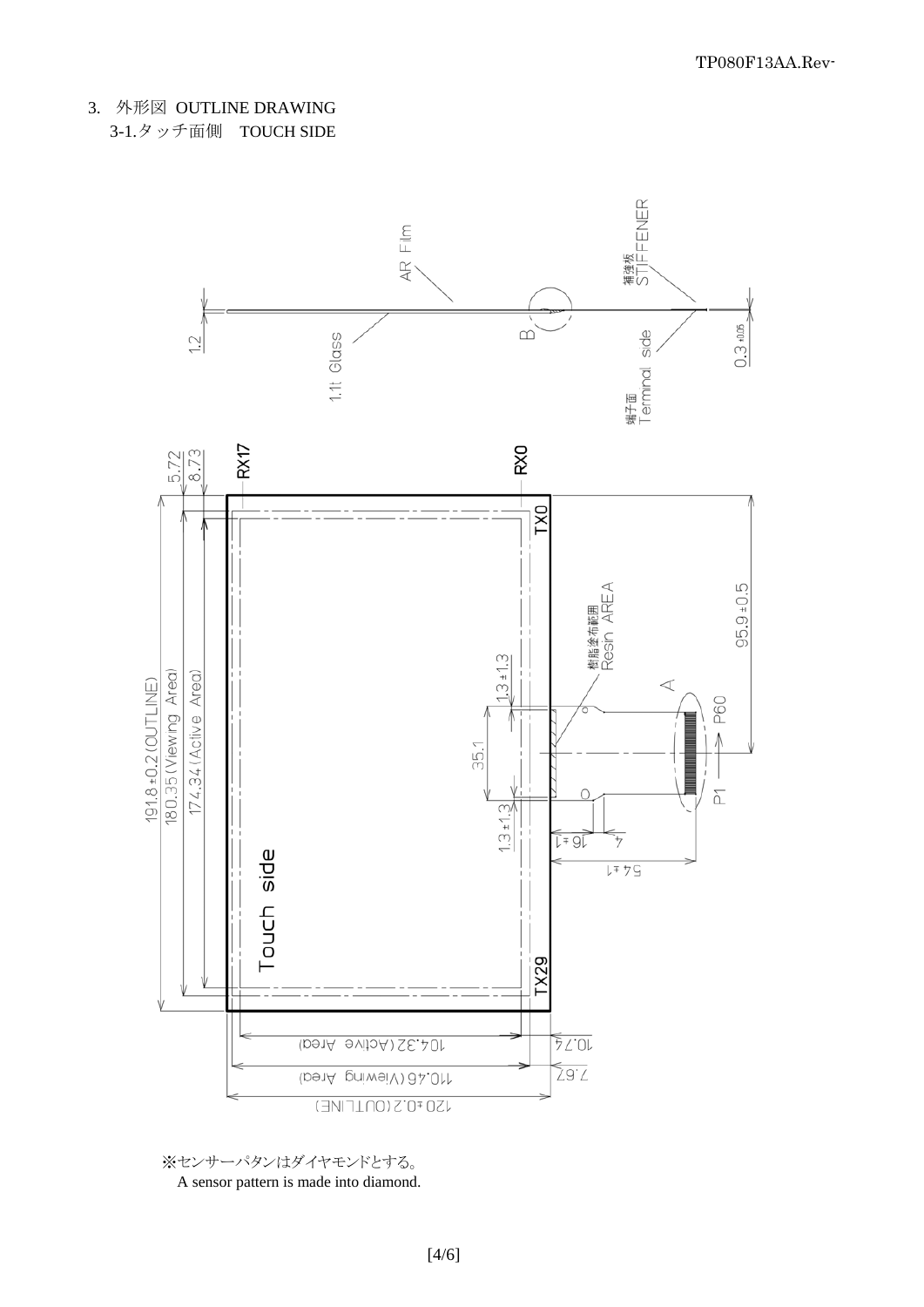3-2. 非タッチ面側 REAR SIDE



※記入のない部分の公差は±0.3とする。<br>Dimensional tolerance to be ±0.3 unless noted.